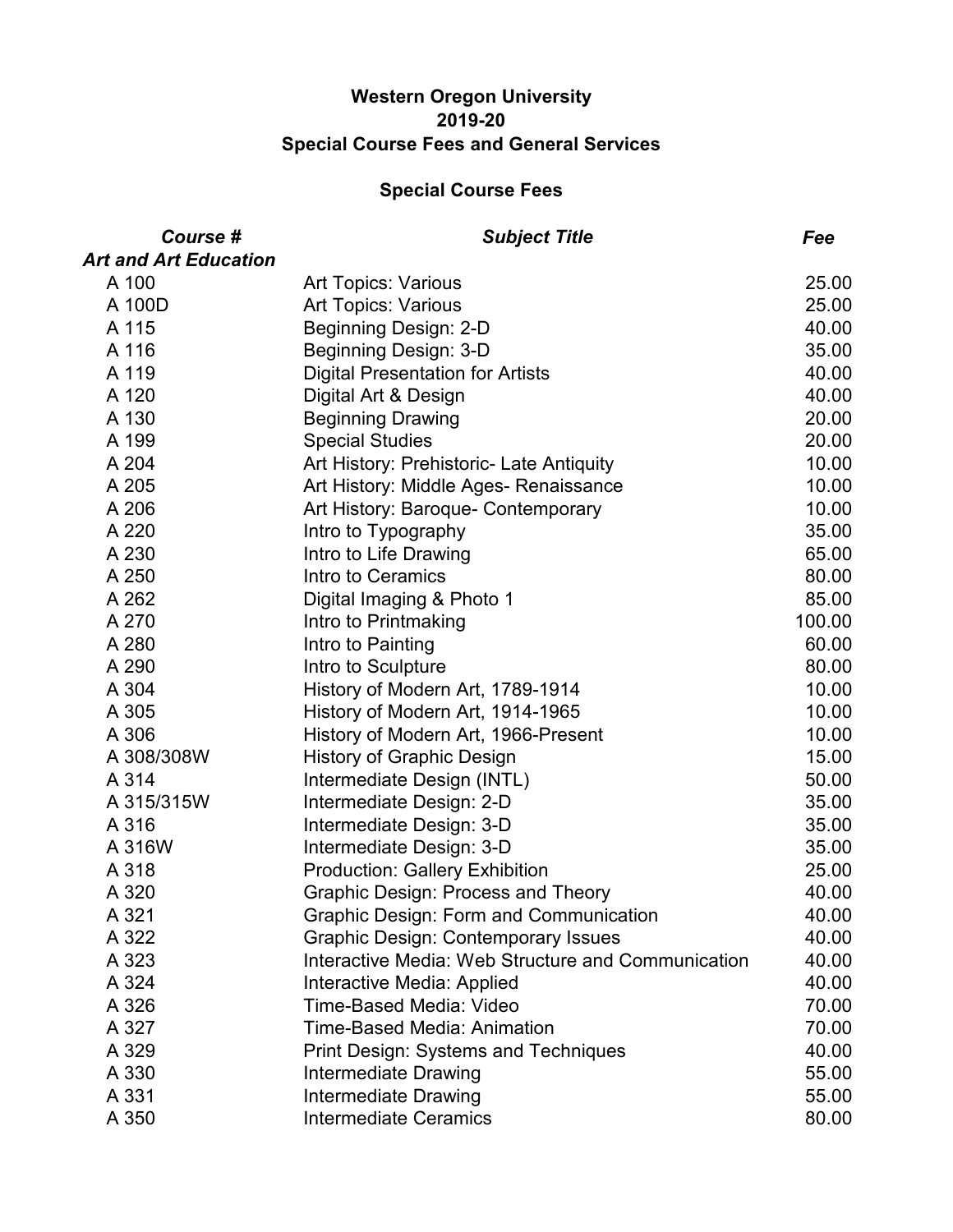| Course #        | <b>Subject Title</b>                                      | Fee    |
|-----------------|-----------------------------------------------------------|--------|
| A 351           | Intermediate Ceramics                                     | 80.00  |
| A 352           | <b>Intermediate Ceramics</b>                              | 80.00  |
| A 370           | Intermediate Printmaking                                  | 100.00 |
| A 371           | Intermediate Printmaking                                  | 100.00 |
| A 372           | Intermediate Printmaking                                  | 100.00 |
| A 380           | Intermediate Painting                                     | 60.00  |
| A 381           | Intermediate Painting                                     | 60.00  |
| A 382           | Intermediate Painting                                     | 60.00  |
| A 383           | Intermediate Illustration                                 | 70.00  |
| A 390           | Intermediate Sculpture                                    | 80.00  |
| A 391           | Intermediate Sculpture                                    | 80.00  |
| A 392           | Intermediate Sculpture                                    | 80.00  |
| A 399           | <b>Special Studies</b>                                    | 20.00  |
| A 404/404C      | Art History: Non-Western Art                              | 10.00  |
| A 405/405C      | Art History: Women in Art                                 | 10.00  |
| A 406/406C/406W | Art History: Special Topics                               | 10.00  |
| A410            | Critique & Seminar                                        | 60.00  |
| A411            | Workshop                                                  | 20.00  |
| A412            | Practicum                                                 | 20.00  |
| A413            | <b>International Studio Art Study</b>                     | 20.00  |
| A419            | <b>Professional Concerns</b>                              | 50.00  |
| A 421           | <b>Print Design: Expressive and Structural Design</b>     | 40.00  |
| A 422           | <b>Print Design: Presentation and Contemporary Issues</b> | 40.00  |
| A 425           | Interactive Media: Contemporary Issues                    | 20.00  |
| A 429           | Portfolio & Professional Preparation                      | 55.00  |
| A 430           | <b>Advanced Drawing</b>                                   | 55.00  |
| A 445           | <b>BFA Thesis Project: Visual Communication Design</b>    | 60.00  |
| A 450           | <b>Advanced Ceramics</b>                                  | 80.00  |
| A 451           | <b>Advanced Ceramics</b>                                  | 80.00  |
| A 452           | <b>Advanced Ceramics</b>                                  | 80.00  |
| A 455           | <b>BFA Thesis Project: Ceramics</b>                       | 80.00  |
| A 462           | Digital Images & Photography 2                            | 85.00  |
| A 468           | Art & Technology Workshop                                 | 85.00  |
| A 470           | <b>Advanced Printmaking I</b>                             | 100.00 |
| A 471           | <b>Advanced Printmaking II</b>                            | 100.00 |
| A 472           | <b>Advanced Printmaking III</b>                           | 100.00 |
| A 475           | <b>BFA Thesis Project: Printmaking</b>                    | 100.00 |
| A480            | <b>Advanced Painting</b>                                  | 60.00  |
| A481            | <b>Advanced Painting</b>                                  | 60.00  |
| A 482           | <b>Advanced Painting</b>                                  | 60.00  |
| A 483           | <b>Advanced Illustration</b>                              | 70.00  |
| A 485           | <b>BFA Thesis Project: Painting</b>                       | 60.00  |
| A 490           | <b>Advanced Sculpture</b>                                 | 80.00  |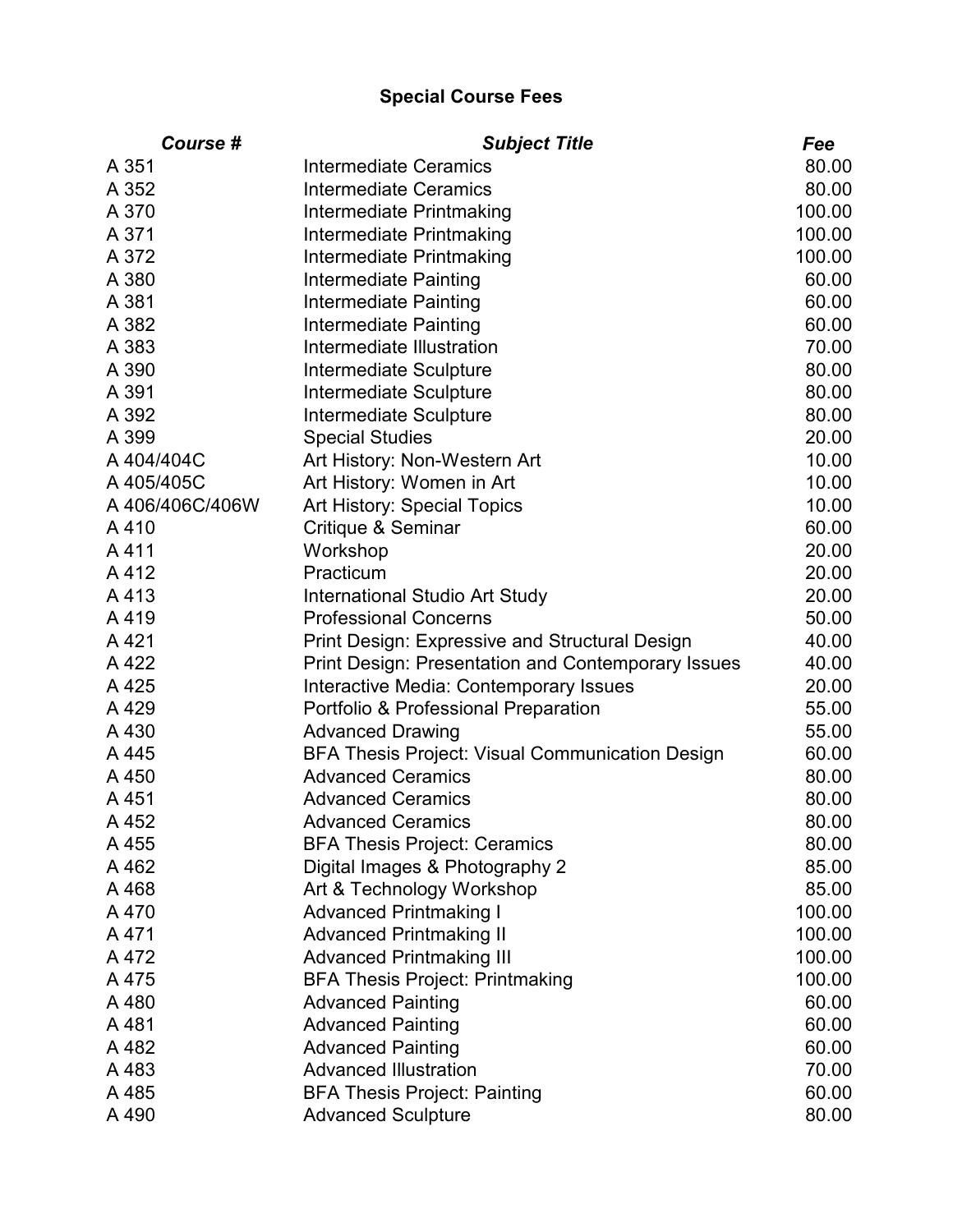| Course # | <b>Subject Title</b>                         | Fee    |
|----------|----------------------------------------------|--------|
| A 491    | <b>Advanced Sculpture</b>                    | 80.00  |
| A 492    | <b>Advanced Sculpture</b>                    | 80.00  |
| A 495    | <b>BFA Thesis Project: Sculpture</b>         | 80.00  |
| A 499    | <b>Special Individual Studies</b>            | 20.00  |
| A 603    | Thesis or Field of Study                     | 20.00  |
| A 604    | <b>Graduate Art History</b>                  | 20.00  |
| A 610    | <b>Graduate Seminar</b>                      | 20.00  |
| A 611    | Graduate Workshop                            | 20.00  |
| A 615    | Graduate Design: Two-Dimensional             | 30.00  |
| A 616    | Graduate Design: Three-Dimensional           | 35.00  |
| A 620    | <b>Graduate Graphic Design</b>               | 45.00  |
| A 630    | <b>Graduate Drawing</b>                      | 20.00  |
| A 635    | <b>Graduate Life Drawing</b>                 | 65.00  |
| A 655    | <b>Graduate Ceramics</b>                     | 80.00  |
| A 670    | <b>Graduate Printmaking</b>                  | 100.00 |
| A 676    | <b>Aesthetic Foundations of Visual Arts</b>  | 20.00  |
| A 677    | Contemporary Problems in Visual Art          | 20.00  |
| A 680    | <b>Graduate Painting</b>                     | 55.00  |
| A 690    | <b>Graduate Sculpture</b>                    | 80.00  |
| A 699    | Special Individual Studies: Graduate         | 20.00  |
|          | harge for any Art course not listed is 20 00 |        |

*Charge for any Art course not listed is 20.00*

# *Biology*

| <b>BI 101L</b> | Lab: General Biology                         | 30.00 |
|----------------|----------------------------------------------|-------|
| <b>BI 101X</b> | <b>Peer Led Instruction</b>                  | 20.00 |
| <b>BI 102L</b> | Lab: General Biology                         | 30.00 |
| <b>BI 102X</b> | Peer Led Instruction                         | 20.00 |
| <b>BI 103L</b> | Lab: General Biology                         | 30.00 |
| <b>BI 103X</b> | <b>Peer Led Instruction</b>                  | 20.00 |
| <b>BI 134L</b> | Lab: Introductory Human Anatomy & Physiology | 30.00 |
| <b>BI 135L</b> | Lab: Introductory Human Anatomy & Physiology | 30.00 |
| <b>BI 211L</b> | Lab: Principles of Biology                   | 35.00 |
| <b>BI 212L</b> | Lab: Principles of Biology                   | 35.00 |
| <b>BI 213L</b> | Lab: Principles of Biology                   | 35.00 |
| <b>BI 234L</b> | Lab: Human Anatomy and Physiology            | 35.00 |
| <b>BI 235L</b> | Lab: Human Anatomy and Physiology            | 35.00 |
| <b>BI 236L</b> | Lab: Human Anatomy and Physiology            | 35.00 |
| <b>BI 237L</b> | Lab: Microbiology for the Health Sciences    | 35.00 |
| <b>BI 315L</b> | Lab: Cell Biology                            | 35.00 |
| <b>BI 316</b>  | Evolution                                    | 35.00 |
| <b>BI317L</b>  | Lab: Vertebrate Natural History              | 35.00 |
| <b>BI 321L</b> | Lab: Systematic Field Botany                 | 35.00 |
| <b>BI 324L</b> | Lab: Comparative Vertebrate Anatomy          | 35.00 |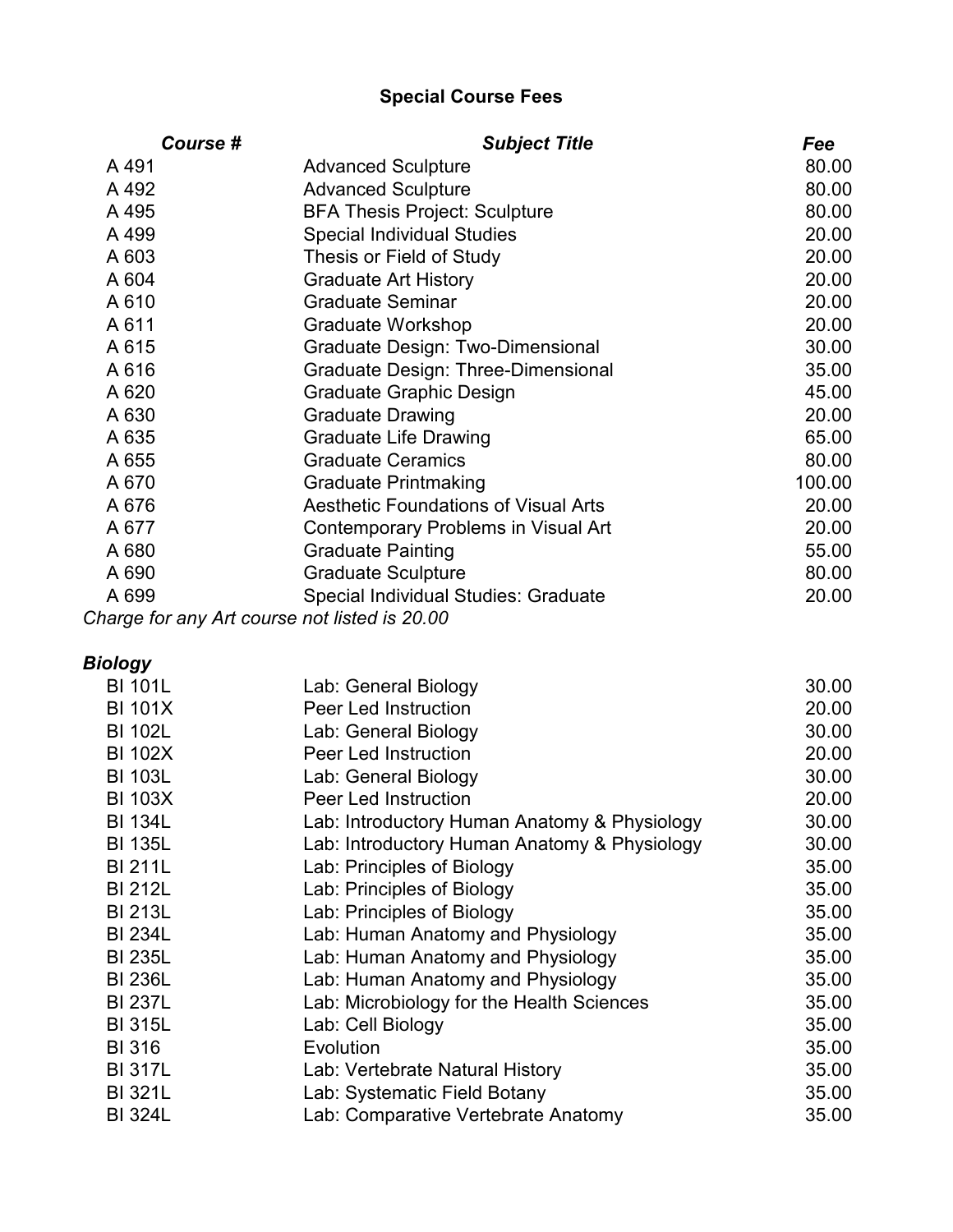| <b>BI 330L</b><br>35.00<br>Lab: Plant Physiology<br><b>BI 331L</b><br>Lab: General Microbiology<br>35.00<br><b>BI 334L</b><br>Lab: Advanced Human Anatomy and Physiology<br>35.00<br><b>BI 335L</b><br>Lab: Advanced Human Anatomy and Physiology<br>35.00<br>Lab: Advanced Human Anatomy and Physiology<br><b>BI 336L</b><br>35.00<br><b>BI 340L</b><br>Lab: Plant Nutrition<br>35.00<br><b>BI 357L</b><br>Lab: General Ecology<br>35.00<br>Lab: Animal Behavior<br><b>BI 360L</b><br>35.00<br><b>BI 361L</b><br>35.00<br>Lab: Marine Ecology<br>Lab: Environmental Science<br>35.00<br><b>BI 370L</b><br><b>BI 371L</b><br>Lab: Structure of Seed Plants<br>35.00<br><b>BI 407</b><br><b>Wildflowers of the Cascades</b><br>35.00<br><b>BI 407</b><br>35.00<br><b>Wildflowers of the Oregon Coast</b><br><b>BI 407</b><br>Wildflowers of the Willamette Valley<br>35.00<br><b>BI 407</b><br><b>Plant-Based Service-Learning Activities</b><br>35.00<br>35.00<br><b>BI 407</b><br><b>Poisonous and Edible Plants</b><br>35.00<br><b>BI 408</b><br>Workshop<br><b>BI 424</b><br><b>Human Dissection</b><br>35.00<br><b>BI 426L</b><br>Lab: Genes and Development<br>35.00<br><b>BI 432L</b><br>35.00<br>Lab: Immunology<br><b>BI 434L</b><br>Lab: Comparative Animal Physiology<br>35.00<br><b>BI 437L</b><br>Neurobiology<br>35.00<br><b>BI 451L</b><br>35.00<br>Lab: Invertebrate Zoology<br>BI 454L/554L<br>Lab: Plant Ecology<br>35.00<br>Lab: Field Biology<br>BI 458L/558L<br>35.00<br><b>BI 474L</b><br>Lab: Biology of Insects<br>35.00<br><b>Human Dissection</b><br><b>BI 624</b><br>35.00<br><b>Chemistry</b><br><b>CH 103L</b><br>Lab: Intro Chemistry<br>45.00<br>plus 12.00 goggle fee<br><b>CH 104L</b><br>Lab: Intro Chemistry<br>45.00<br>plus 12.00 goggle fee<br><b>CH 105L</b><br>Lab: Intro Chemistry<br>45.00<br>plus 12.00 goggle fee<br><b>CH 106L</b><br>Lab: Intro Chemistry<br>45.00<br>plus 12.00 goggle fee<br><b>CH 161L</b><br>60.00<br>Lab: Fundamentals of Photography for<br><b>Forensic Science</b><br><b>CH 221L</b><br>Lab: General Chemistry<br>45.00<br>plus 12.00 goggle fee<br><b>CH 222L</b><br>Lab: General Chemistry<br>45.00 | Course #       | <b>Subject Title</b>   | Fee   |
|---------------------------------------------------------------------------------------------------------------------------------------------------------------------------------------------------------------------------------------------------------------------------------------------------------------------------------------------------------------------------------------------------------------------------------------------------------------------------------------------------------------------------------------------------------------------------------------------------------------------------------------------------------------------------------------------------------------------------------------------------------------------------------------------------------------------------------------------------------------------------------------------------------------------------------------------------------------------------------------------------------------------------------------------------------------------------------------------------------------------------------------------------------------------------------------------------------------------------------------------------------------------------------------------------------------------------------------------------------------------------------------------------------------------------------------------------------------------------------------------------------------------------------------------------------------------------------------------------------------------------------------------------------------------------------------------------------------------------------------------------------------------------------------------------------------------------------------------------------------------------------------------------------------------------------------------------------------------------------------------------------------------------------------------------------------------------------------------------------------------------------------------------------------------------|----------------|------------------------|-------|
|                                                                                                                                                                                                                                                                                                                                                                                                                                                                                                                                                                                                                                                                                                                                                                                                                                                                                                                                                                                                                                                                                                                                                                                                                                                                                                                                                                                                                                                                                                                                                                                                                                                                                                                                                                                                                                                                                                                                                                                                                                                                                                                                                                           |                |                        |       |
|                                                                                                                                                                                                                                                                                                                                                                                                                                                                                                                                                                                                                                                                                                                                                                                                                                                                                                                                                                                                                                                                                                                                                                                                                                                                                                                                                                                                                                                                                                                                                                                                                                                                                                                                                                                                                                                                                                                                                                                                                                                                                                                                                                           |                |                        |       |
|                                                                                                                                                                                                                                                                                                                                                                                                                                                                                                                                                                                                                                                                                                                                                                                                                                                                                                                                                                                                                                                                                                                                                                                                                                                                                                                                                                                                                                                                                                                                                                                                                                                                                                                                                                                                                                                                                                                                                                                                                                                                                                                                                                           |                |                        |       |
|                                                                                                                                                                                                                                                                                                                                                                                                                                                                                                                                                                                                                                                                                                                                                                                                                                                                                                                                                                                                                                                                                                                                                                                                                                                                                                                                                                                                                                                                                                                                                                                                                                                                                                                                                                                                                                                                                                                                                                                                                                                                                                                                                                           |                |                        |       |
|                                                                                                                                                                                                                                                                                                                                                                                                                                                                                                                                                                                                                                                                                                                                                                                                                                                                                                                                                                                                                                                                                                                                                                                                                                                                                                                                                                                                                                                                                                                                                                                                                                                                                                                                                                                                                                                                                                                                                                                                                                                                                                                                                                           |                |                        |       |
|                                                                                                                                                                                                                                                                                                                                                                                                                                                                                                                                                                                                                                                                                                                                                                                                                                                                                                                                                                                                                                                                                                                                                                                                                                                                                                                                                                                                                                                                                                                                                                                                                                                                                                                                                                                                                                                                                                                                                                                                                                                                                                                                                                           |                |                        |       |
|                                                                                                                                                                                                                                                                                                                                                                                                                                                                                                                                                                                                                                                                                                                                                                                                                                                                                                                                                                                                                                                                                                                                                                                                                                                                                                                                                                                                                                                                                                                                                                                                                                                                                                                                                                                                                                                                                                                                                                                                                                                                                                                                                                           |                |                        |       |
|                                                                                                                                                                                                                                                                                                                                                                                                                                                                                                                                                                                                                                                                                                                                                                                                                                                                                                                                                                                                                                                                                                                                                                                                                                                                                                                                                                                                                                                                                                                                                                                                                                                                                                                                                                                                                                                                                                                                                                                                                                                                                                                                                                           |                |                        |       |
|                                                                                                                                                                                                                                                                                                                                                                                                                                                                                                                                                                                                                                                                                                                                                                                                                                                                                                                                                                                                                                                                                                                                                                                                                                                                                                                                                                                                                                                                                                                                                                                                                                                                                                                                                                                                                                                                                                                                                                                                                                                                                                                                                                           |                |                        |       |
|                                                                                                                                                                                                                                                                                                                                                                                                                                                                                                                                                                                                                                                                                                                                                                                                                                                                                                                                                                                                                                                                                                                                                                                                                                                                                                                                                                                                                                                                                                                                                                                                                                                                                                                                                                                                                                                                                                                                                                                                                                                                                                                                                                           |                |                        |       |
|                                                                                                                                                                                                                                                                                                                                                                                                                                                                                                                                                                                                                                                                                                                                                                                                                                                                                                                                                                                                                                                                                                                                                                                                                                                                                                                                                                                                                                                                                                                                                                                                                                                                                                                                                                                                                                                                                                                                                                                                                                                                                                                                                                           |                |                        |       |
|                                                                                                                                                                                                                                                                                                                                                                                                                                                                                                                                                                                                                                                                                                                                                                                                                                                                                                                                                                                                                                                                                                                                                                                                                                                                                                                                                                                                                                                                                                                                                                                                                                                                                                                                                                                                                                                                                                                                                                                                                                                                                                                                                                           |                |                        |       |
|                                                                                                                                                                                                                                                                                                                                                                                                                                                                                                                                                                                                                                                                                                                                                                                                                                                                                                                                                                                                                                                                                                                                                                                                                                                                                                                                                                                                                                                                                                                                                                                                                                                                                                                                                                                                                                                                                                                                                                                                                                                                                                                                                                           |                |                        |       |
|                                                                                                                                                                                                                                                                                                                                                                                                                                                                                                                                                                                                                                                                                                                                                                                                                                                                                                                                                                                                                                                                                                                                                                                                                                                                                                                                                                                                                                                                                                                                                                                                                                                                                                                                                                                                                                                                                                                                                                                                                                                                                                                                                                           |                |                        |       |
|                                                                                                                                                                                                                                                                                                                                                                                                                                                                                                                                                                                                                                                                                                                                                                                                                                                                                                                                                                                                                                                                                                                                                                                                                                                                                                                                                                                                                                                                                                                                                                                                                                                                                                                                                                                                                                                                                                                                                                                                                                                                                                                                                                           |                |                        |       |
|                                                                                                                                                                                                                                                                                                                                                                                                                                                                                                                                                                                                                                                                                                                                                                                                                                                                                                                                                                                                                                                                                                                                                                                                                                                                                                                                                                                                                                                                                                                                                                                                                                                                                                                                                                                                                                                                                                                                                                                                                                                                                                                                                                           |                |                        |       |
|                                                                                                                                                                                                                                                                                                                                                                                                                                                                                                                                                                                                                                                                                                                                                                                                                                                                                                                                                                                                                                                                                                                                                                                                                                                                                                                                                                                                                                                                                                                                                                                                                                                                                                                                                                                                                                                                                                                                                                                                                                                                                                                                                                           |                |                        |       |
|                                                                                                                                                                                                                                                                                                                                                                                                                                                                                                                                                                                                                                                                                                                                                                                                                                                                                                                                                                                                                                                                                                                                                                                                                                                                                                                                                                                                                                                                                                                                                                                                                                                                                                                                                                                                                                                                                                                                                                                                                                                                                                                                                                           |                |                        |       |
|                                                                                                                                                                                                                                                                                                                                                                                                                                                                                                                                                                                                                                                                                                                                                                                                                                                                                                                                                                                                                                                                                                                                                                                                                                                                                                                                                                                                                                                                                                                                                                                                                                                                                                                                                                                                                                                                                                                                                                                                                                                                                                                                                                           |                |                        |       |
|                                                                                                                                                                                                                                                                                                                                                                                                                                                                                                                                                                                                                                                                                                                                                                                                                                                                                                                                                                                                                                                                                                                                                                                                                                                                                                                                                                                                                                                                                                                                                                                                                                                                                                                                                                                                                                                                                                                                                                                                                                                                                                                                                                           |                |                        |       |
|                                                                                                                                                                                                                                                                                                                                                                                                                                                                                                                                                                                                                                                                                                                                                                                                                                                                                                                                                                                                                                                                                                                                                                                                                                                                                                                                                                                                                                                                                                                                                                                                                                                                                                                                                                                                                                                                                                                                                                                                                                                                                                                                                                           |                |                        |       |
|                                                                                                                                                                                                                                                                                                                                                                                                                                                                                                                                                                                                                                                                                                                                                                                                                                                                                                                                                                                                                                                                                                                                                                                                                                                                                                                                                                                                                                                                                                                                                                                                                                                                                                                                                                                                                                                                                                                                                                                                                                                                                                                                                                           |                |                        |       |
|                                                                                                                                                                                                                                                                                                                                                                                                                                                                                                                                                                                                                                                                                                                                                                                                                                                                                                                                                                                                                                                                                                                                                                                                                                                                                                                                                                                                                                                                                                                                                                                                                                                                                                                                                                                                                                                                                                                                                                                                                                                                                                                                                                           |                |                        |       |
|                                                                                                                                                                                                                                                                                                                                                                                                                                                                                                                                                                                                                                                                                                                                                                                                                                                                                                                                                                                                                                                                                                                                                                                                                                                                                                                                                                                                                                                                                                                                                                                                                                                                                                                                                                                                                                                                                                                                                                                                                                                                                                                                                                           |                |                        |       |
|                                                                                                                                                                                                                                                                                                                                                                                                                                                                                                                                                                                                                                                                                                                                                                                                                                                                                                                                                                                                                                                                                                                                                                                                                                                                                                                                                                                                                                                                                                                                                                                                                                                                                                                                                                                                                                                                                                                                                                                                                                                                                                                                                                           |                |                        |       |
|                                                                                                                                                                                                                                                                                                                                                                                                                                                                                                                                                                                                                                                                                                                                                                                                                                                                                                                                                                                                                                                                                                                                                                                                                                                                                                                                                                                                                                                                                                                                                                                                                                                                                                                                                                                                                                                                                                                                                                                                                                                                                                                                                                           |                |                        |       |
|                                                                                                                                                                                                                                                                                                                                                                                                                                                                                                                                                                                                                                                                                                                                                                                                                                                                                                                                                                                                                                                                                                                                                                                                                                                                                                                                                                                                                                                                                                                                                                                                                                                                                                                                                                                                                                                                                                                                                                                                                                                                                                                                                                           |                |                        |       |
|                                                                                                                                                                                                                                                                                                                                                                                                                                                                                                                                                                                                                                                                                                                                                                                                                                                                                                                                                                                                                                                                                                                                                                                                                                                                                                                                                                                                                                                                                                                                                                                                                                                                                                                                                                                                                                                                                                                                                                                                                                                                                                                                                                           |                |                        |       |
|                                                                                                                                                                                                                                                                                                                                                                                                                                                                                                                                                                                                                                                                                                                                                                                                                                                                                                                                                                                                                                                                                                                                                                                                                                                                                                                                                                                                                                                                                                                                                                                                                                                                                                                                                                                                                                                                                                                                                                                                                                                                                                                                                                           |                |                        |       |
|                                                                                                                                                                                                                                                                                                                                                                                                                                                                                                                                                                                                                                                                                                                                                                                                                                                                                                                                                                                                                                                                                                                                                                                                                                                                                                                                                                                                                                                                                                                                                                                                                                                                                                                                                                                                                                                                                                                                                                                                                                                                                                                                                                           |                |                        |       |
|                                                                                                                                                                                                                                                                                                                                                                                                                                                                                                                                                                                                                                                                                                                                                                                                                                                                                                                                                                                                                                                                                                                                                                                                                                                                                                                                                                                                                                                                                                                                                                                                                                                                                                                                                                                                                                                                                                                                                                                                                                                                                                                                                                           |                |                        |       |
|                                                                                                                                                                                                                                                                                                                                                                                                                                                                                                                                                                                                                                                                                                                                                                                                                                                                                                                                                                                                                                                                                                                                                                                                                                                                                                                                                                                                                                                                                                                                                                                                                                                                                                                                                                                                                                                                                                                                                                                                                                                                                                                                                                           |                |                        |       |
|                                                                                                                                                                                                                                                                                                                                                                                                                                                                                                                                                                                                                                                                                                                                                                                                                                                                                                                                                                                                                                                                                                                                                                                                                                                                                                                                                                                                                                                                                                                                                                                                                                                                                                                                                                                                                                                                                                                                                                                                                                                                                                                                                                           |                |                        |       |
|                                                                                                                                                                                                                                                                                                                                                                                                                                                                                                                                                                                                                                                                                                                                                                                                                                                                                                                                                                                                                                                                                                                                                                                                                                                                                                                                                                                                                                                                                                                                                                                                                                                                                                                                                                                                                                                                                                                                                                                                                                                                                                                                                                           |                |                        |       |
|                                                                                                                                                                                                                                                                                                                                                                                                                                                                                                                                                                                                                                                                                                                                                                                                                                                                                                                                                                                                                                                                                                                                                                                                                                                                                                                                                                                                                                                                                                                                                                                                                                                                                                                                                                                                                                                                                                                                                                                                                                                                                                                                                                           |                |                        |       |
|                                                                                                                                                                                                                                                                                                                                                                                                                                                                                                                                                                                                                                                                                                                                                                                                                                                                                                                                                                                                                                                                                                                                                                                                                                                                                                                                                                                                                                                                                                                                                                                                                                                                                                                                                                                                                                                                                                                                                                                                                                                                                                                                                                           |                |                        |       |
|                                                                                                                                                                                                                                                                                                                                                                                                                                                                                                                                                                                                                                                                                                                                                                                                                                                                                                                                                                                                                                                                                                                                                                                                                                                                                                                                                                                                                                                                                                                                                                                                                                                                                                                                                                                                                                                                                                                                                                                                                                                                                                                                                                           |                |                        |       |
|                                                                                                                                                                                                                                                                                                                                                                                                                                                                                                                                                                                                                                                                                                                                                                                                                                                                                                                                                                                                                                                                                                                                                                                                                                                                                                                                                                                                                                                                                                                                                                                                                                                                                                                                                                                                                                                                                                                                                                                                                                                                                                                                                                           |                |                        |       |
|                                                                                                                                                                                                                                                                                                                                                                                                                                                                                                                                                                                                                                                                                                                                                                                                                                                                                                                                                                                                                                                                                                                                                                                                                                                                                                                                                                                                                                                                                                                                                                                                                                                                                                                                                                                                                                                                                                                                                                                                                                                                                                                                                                           |                |                        |       |
|                                                                                                                                                                                                                                                                                                                                                                                                                                                                                                                                                                                                                                                                                                                                                                                                                                                                                                                                                                                                                                                                                                                                                                                                                                                                                                                                                                                                                                                                                                                                                                                                                                                                                                                                                                                                                                                                                                                                                                                                                                                                                                                                                                           |                |                        |       |
|                                                                                                                                                                                                                                                                                                                                                                                                                                                                                                                                                                                                                                                                                                                                                                                                                                                                                                                                                                                                                                                                                                                                                                                                                                                                                                                                                                                                                                                                                                                                                                                                                                                                                                                                                                                                                                                                                                                                                                                                                                                                                                                                                                           | <b>CH 223L</b> | Lab: General Chemistry | 45.00 |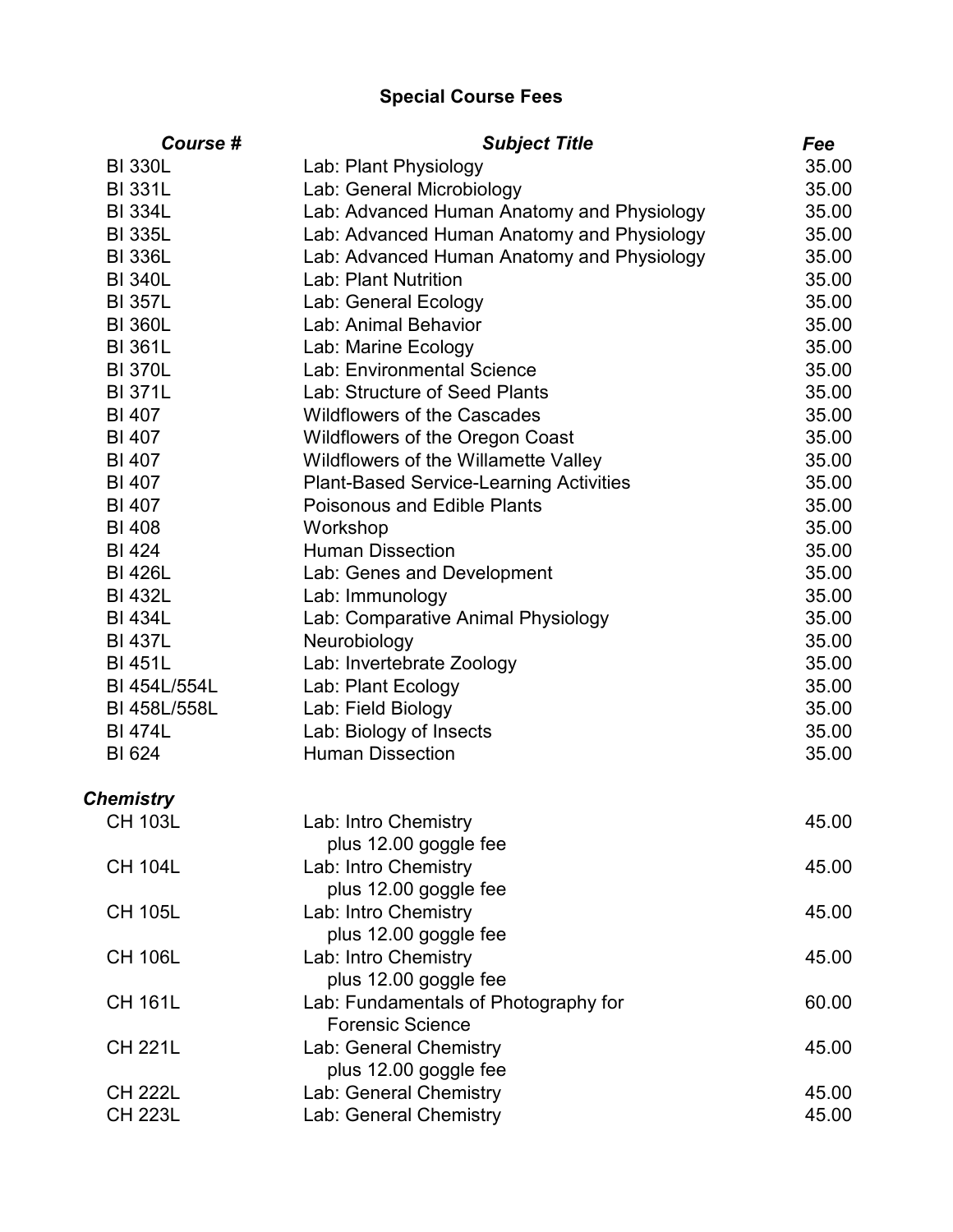| Course #             | <b>Subject Title</b>                                    | <b>Fee</b> |
|----------------------|---------------------------------------------------------|------------|
| <b>CH 312L</b>       | Lab: Quantitative Analysis                              | 45.00      |
| <b>CH 313L</b>       | Lab: Instrumental Analysis                              | 45.00      |
| <b>CH 337</b>        | Lab: Organic Chemistry I                                | 45.00      |
|                      | plus 12.00 goggle fee                                   |            |
| <b>CH 338</b>        | Lab: Organic Chemistry II                               | 45.00      |
| <b>CH 340</b>        | <b>Elementary Physical Chemistry</b>                    | 45.00      |
| <b>CH420L</b>        | <b>Forensic Chemistry</b>                               | 65.00      |
| <b>CH 430</b>        | <b>Applications of Forensic Science</b>                 | 45.00      |
| <b>CH 431</b>        | <b>Applications of Forensic Science</b>                 | 45.00      |
| CH 432               | <b>Applications of Forensic Science</b>                 | 45.00      |
| <b>CH 445</b>        | <b>Toxicology Lab</b>                                   | 65.00      |
| CH 452/552           | <b>Biochemistry Lab</b>                                 | 65.00      |
| CH 461/461W          | <b>Experimental Chemistry</b>                           | 45.00      |
| CH 462/462W          | <b>Experimental Chemistry</b>                           | 45.00      |
| <b>CH 463</b>        | <b>Experimental Chemistry</b>                           | 45.00      |
| <b>CH 471L</b>       | Lab: Chemical Instrumentation                           | 45.00      |
|                      | Breakage will be assessed at replacement cost           |            |
| <b>Creative Arts</b> |                                                         |            |
| <b>CA 102H</b>       | Correlated Study of the Arts                            | 25.00      |
| <b>CA 103H</b>       | Correlated Study of the Arts                            | 90.00      |
| <b>Dance</b>         |                                                         |            |
| D 101                | <b>Exploring Ballet Technique and Performance</b>       | 10.00      |
| D 102                | <b>Exploring Jazz Dance Technique and Performance</b>   | 10.00      |
| D 103                | <b>Exploring Contemporary Technique and Performance</b> | 10.00      |
| D 104                | <b>Exploring Tap Dance Technique and Performance</b>    | 10.00      |
| D 170                | <b>World Dance: Salsa</b>                               | 10.00      |
| D 170D               | <b>World Dance: Salsa</b>                               | 10.00      |
| D 171                | <b>World Dance: Hula</b>                                | 10.00      |
| D 171D               | World Dance: Hula                                       | 10.00      |
| D 172                | <b>World Dance: African</b>                             | 10.00      |
| D 172D               | <b>World Dance: African</b>                             | 10.00      |
| D 177                | <b>Urban &amp; Street Dance</b>                         | 10.00      |
| D 280                | Modern Dance 4                                          | 10.00      |
| D 281                | Modern Dance 5                                          | 10.00      |
| D 282                | Modern Dance 6                                          | 10.00      |
| D 285                | <b>Ballet 4</b>                                         | 10.00      |
| D 286                | <b>Ballet 5</b>                                         | 10.00      |
| D 287                | Ballet 6                                                | 10.00      |
| D 288                | Jazz Dance 4                                            | 10.00      |
| D 289                | Jazz Dance 5                                            | 10.00      |
| D 290                | Jazz Dance 6                                            | 10.00      |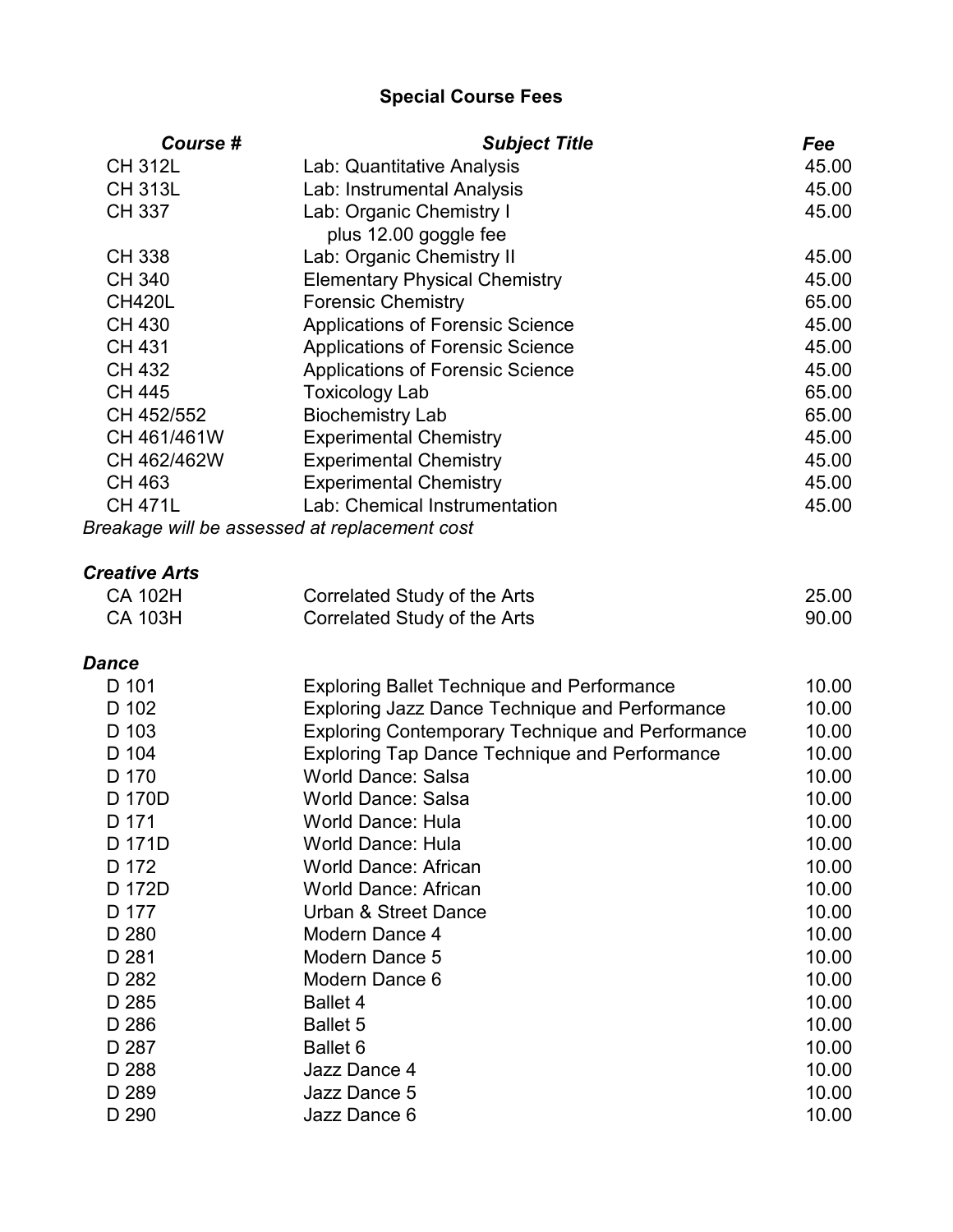| Course #             | <b>Subject Title</b>                          | <b>Fee</b> |
|----------------------|-----------------------------------------------|------------|
| D 301                | Pointe Technique 1                            | 10.00      |
| D 302                | Pointe Technique 2                            | 10.00      |
| D 303                | Pointe Technique 3                            | 10.00      |
| D 340                | <b>Conditioning for Dancers</b>               | 15.00      |
| D 380                | Modern Dance 7                                | 10.00      |
| D 381                | Modern Dance 8                                | 10.00      |
| D 382                | Modern Dance 9                                | 10.00      |
| <b>Earth Science</b> |                                               |            |
| <b>ES 104L</b>       | Lab: Earth System Science                     | 35.00      |
| <b>ES 105L</b>       | Lab: Earth System Science                     | 35.00      |
| <b>ES 106L</b>       | Lab: Earth System Science                     | 35.00      |
| <b>ES 201L</b>       | Lab: Principles of Geology                    | 35.00      |
| <b>ES 202L</b>       | Lab: Principles of Geology                    | 35.00      |
| <b>ES 203L</b>       | Lab: Principles of Geology                    | 35.00      |
| <b>ES 301</b>        | Petrographic Microscopy                       | 35.00      |
| <b>ES 302</b>        | <b>Quantitative Methods</b>                   | 35.00      |
| <b>ES 303</b>        | <b>Geologic Field Techniques</b>              | 35.00      |
| <b>ES 321</b>        | <b>Structural Geology</b>                     | 35.00      |
| <b>ES 322</b>        | Geomorphology and Aerial Photo Interpretation | 35.00      |
| <b>ES 340</b>        | <b>Principles of Cartography</b>              | 45.00      |
| ES 341               | <b>Geographic Information Systems I</b>       | 45.00      |
| <b>ES 342</b>        | Geographic Information Systems II             | 45.00      |
| <b>ES 351</b>        | <b>Geology for Educators</b>                  | 35.00      |
| <b>ES 354</b>        | Volcanoes & Earthquakes                       | 35.00      |
| ES 408/508           | <b>Medical Geology</b>                        | 445.00     |
|                      | (includes \$150 non-refundable deposit)       |            |
| <b>ES 431</b>        | Paleobiology                                  | 35.00      |
| ES 444/544           | <b>Remote Sensing</b>                         | 45.00      |
| <b>ES 450</b>        | Introduction to Petrology                     | 35.00      |
| <b>ES 454</b>        | Volcanology                                   | 35.00      |
| ES 458/558           | <b>River Environment in Oregon</b>            | 445.00     |
|                      | (includes \$150 non-refundable deposit)       |            |
| ES 458/558           | Mt. St. Helens Field Trip                     | 110.00     |
| <b>ES 460</b>        | <b>Energy and Mineral Resources</b>           | 35.00      |
| ES 473               | <b>Environmental Geology</b>                  | 35.00      |
| <b>ES 476</b>        | Hydrology                                     | 35.00      |
| ES 492               | <b>GIS Applications in Earth Science</b>      | 45.00      |
| <b>ES 531</b>        | Paleobiology                                  | 35.00      |
| <b>ES 550</b>        | Introduction to Petrology                     | 35.00      |
| ES 554               | Volcanology                                   | 35.00      |
| <b>ES 560</b>        | <b>Energy and Mineral Resources</b>           | 35.00      |
| <b>ES 573</b>        | <b>Environmental Geology</b>                  | 35.00      |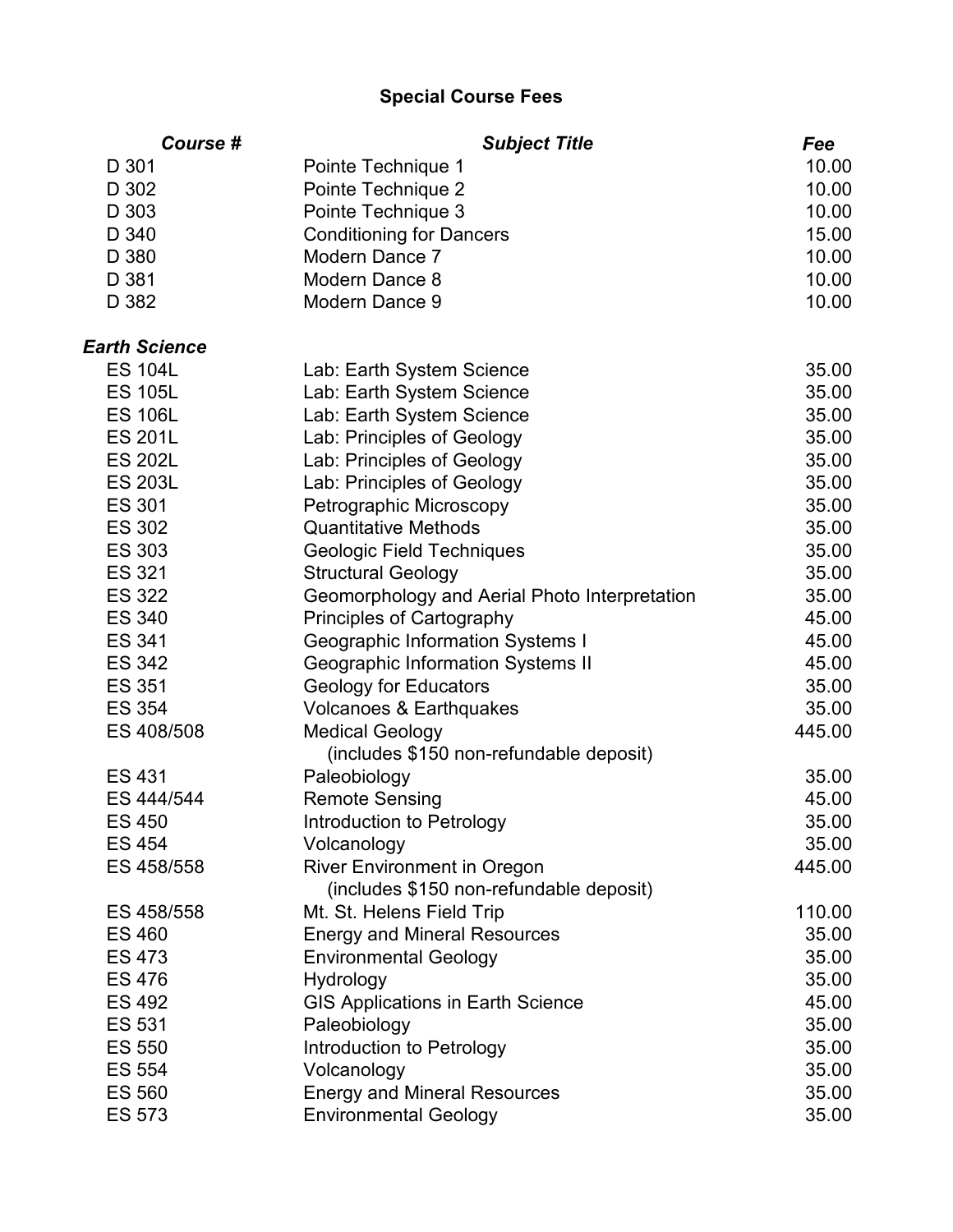| Course #               | <b>Subject Title</b>                                                                  | Fee    |
|------------------------|---------------------------------------------------------------------------------------|--------|
| <b>ES 576</b>          | Hydrology                                                                             | 35.00  |
| <b>ES 592</b>          | <b>GIS Applications in Earth Science</b>                                              | 45.00  |
| <b>Education</b>       |                                                                                       |        |
| <b>ARE 433</b>         | <b>Art Education Elementary</b>                                                       | 30.00  |
| ED 404                 | <b>Clinical Experience Seminar I</b>                                                  | 300.00 |
| ED 407/507             | Experiencing the American Civil War as a<br>Citizen Soldier                           | 200.00 |
| ED 407/507             | Living History for Educators                                                          | 250.00 |
| ED 407/507             | Integrative Creative Arts in Early Childhood Education                                | 50.00  |
| ED 408                 | Workshop (per credit hour)                                                            | 6.00   |
| ED 408                 | <b>Adventures in Education</b>                                                        | 235.00 |
| ED 409                 | Practicum (per credit hour)                                                           | 8.00   |
| <b>ED 409D</b>         | Practicum (per credit hour)                                                           | 8.00   |
| ED 411                 | Field Experience I (per credit hour)                                                  | 16.00  |
| ED 412                 | Field Experience II (per credit hour)                                                 | 16.00  |
| ED 421                 | <b>Technology Integration</b>                                                         | 5.00   |
| ED 498                 | Student Teaching (per credit hour)                                                    | 16.00  |
| ED 609                 | All Sections (regardless of title) Except Practicum<br>MAT WB below (per credit hour) | 16.00  |
| ED 609                 | Practicum: MAT WB (per credit hour)                                                   | 25.00  |
| ED 616                 | Student Teaching: MAT CB (per credit hour)                                            | 16.00  |
| ED 616                 | Student Teaching: MAT WB (per credit hour)                                            | 25.00  |
| ED 639                 | <b>Curriculum and Planning</b>                                                        | 10.00  |
| ED 656                 | <b>Professional Seminar I</b>                                                         | 300.00 |
| ED 697                 | Sudent Teaching: MAT WB (per credit hour)                                             | 25.00  |
| <b>EXS 243</b>         | <b>Outdoor &amp; Adventure Education</b>                                              | 235.00 |
| <b>EXS 359</b>         | Care & Prevention of Athletic Injuries                                                | 18.00  |
| <b>EXS 433</b>         | Physical Education in the Elementary School                                           | 5.00   |
| <b>EXS 373</b>         | <b>Physiology of Exercise</b>                                                         | 20.00  |
| <b>General Science</b> |                                                                                       |        |
| <b>GS 114L</b>         | Lab: Essentials of Physical Science                                                   | 35.00  |
| <b>GS 116L</b>         | Lab: Essentials of Physical Science                                                   | 35.00  |
| <b>GS 201L</b>         | Lab: Natural Science: The Search for Order (Honors)                                   | 35.00  |
| <b>GS 202L</b>         | Lab: Natural Science: The Search for Order (Honors)                                   | 35.00  |
| <b>GS 203L</b>         | Lab: Natural Science: The Search for Order (Honors)                                   | 35.00  |
| GS 313                 | Lab: Earth Science for Elementary Schools                                             | 35.00  |
| <b>GS 313W</b>         | Lab: Earth Science for Elementary Schools                                             | 35.00  |
| <b>GS 321L</b>         | <b>Lab: Musical Acoustics</b>                                                         | 35.00  |
| GS 325                 | Science Inquiry and Design for K-8 Teachers                                           | 35.00  |
| GS 407/507             | Seminar                                                                               | 35.00  |
| GS 408/508             | <b>Generating Multimedia Virtual Field Trips</b>                                      | 35.00  |
| GS 408/508             | Making a Multimedia Production for Use in the                                         | 35.00  |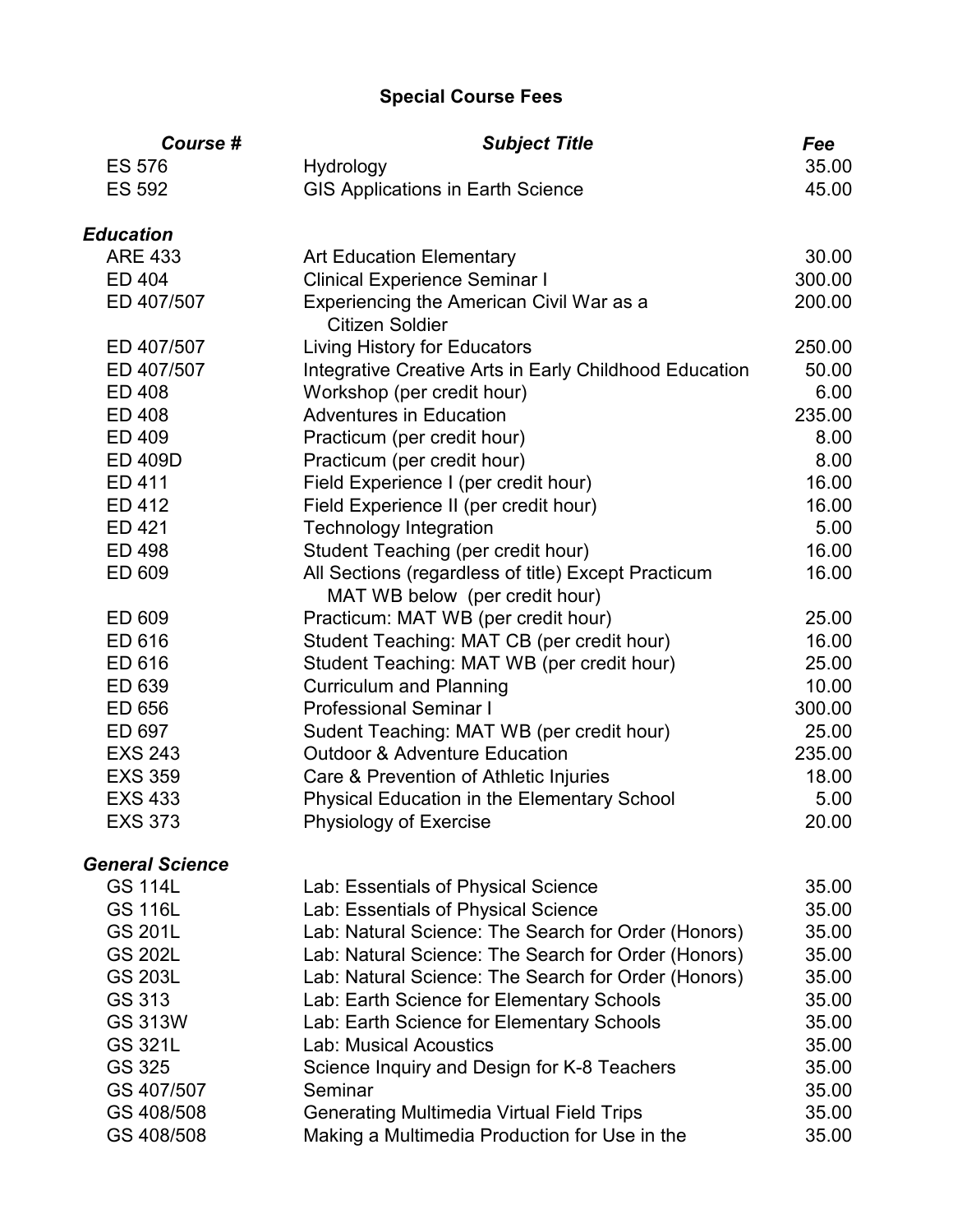| Course #                    | <b>Subject Title</b><br>Classroom (materials plus field trip fee)              | Fee   |
|-----------------------------|--------------------------------------------------------------------------------|-------|
| <b>Health</b>               |                                                                                |       |
| <b>HE 252</b>               | First Aid, CPR and Safety                                                      | 10.00 |
| <b>HE 352</b>               | <b>First Aid and CPR Instructor</b>                                            | 10.00 |
| <b>Honors</b>               |                                                                                |       |
| H 303                       | <b>Thesis Orientation</b>                                                      | 35.00 |
| <b>Interpreting Studies</b> |                                                                                |       |
| <b>INT 470/570</b>          | Deaf-Blind Interpreting (per credit hour)                                      | 10.00 |
| <b>Mathematics</b>          |                                                                                |       |
| <b>MTH 211</b>              | <b>Foundations of Elementary Mathematics I</b>                                 | 3.00  |
| <b>MTH 212</b>              | <b>Foundations of Elementary Mathematics II</b>                                | 3.00  |
| <b>MTH 213</b>              | <b>Foundations of Elementary Mathematics III</b>                               | 3.00  |
| <b>MTH 392</b>              | College Algebra for Elementary and<br><b>Middle School Teachers</b>            | 3.00  |
| <b>MTH 393</b>              | Probability and Statistics for Elementary and<br><b>Middle School Teachers</b> | 3.00  |
| <b>MTH 394</b>              | <b>Geometry for Elementary School Teachers</b>                                 | 3.00  |
| <b>MTH 395</b>              | <b>Elementary Integrated Mathematics</b>                                       | 3.00  |
| <b>MTH 396</b>              | <b>Elementary Problem Solving</b>                                              | 3.00  |
| <b>MTH 398</b>              | Discrete Mathematics for Elementary and                                        | 3.00  |
|                             | <b>Middle School Teachers</b>                                                  |       |
| MTH 403/403W                | Senior Project I (per credit hour)                                             | 6.75  |
| MTH 404/404W                | Senior Project II (per credit hour)                                            | 6.75  |
| <b>MTH 492</b>              | Abstract Algebra for Middle School Teachers                                    | 3.00  |
| <b>MTH 494</b>              | <b>Geometry for Middle School Teachers</b>                                     | 3.00  |
| <b>MTH 495</b>              | <b>Calculus Concepts for Middle School Teachers</b>                            | 3.00  |
| <b>Modern Languages</b>     |                                                                                |       |
| SPAN 103/203/303/<br>319D   | STAMP Reading, Writing, Speaking Test for Spanish                              | 20.00 |
| FR 103/203/303              | STAMP Reading, Writing, Speaking Test for French                               | 17.75 |
| GL 103/203/303              | STAMP Reading. Writing, Speaking Test for German                               | 17.75 |
| <b>Music Education</b>      |                                                                                |       |
| <b>MUE 320</b>              | Introduction to Orff-Schulwerk                                                 | 50.00 |
| <b>Music Performance</b>    |                                                                                |       |
| MUEN 101/301/501            | <b>Concert Choir</b>                                                           | 12.00 |
| MUEN 102/302/502            | <b>Chamber Singers</b>                                                         | 12.00 |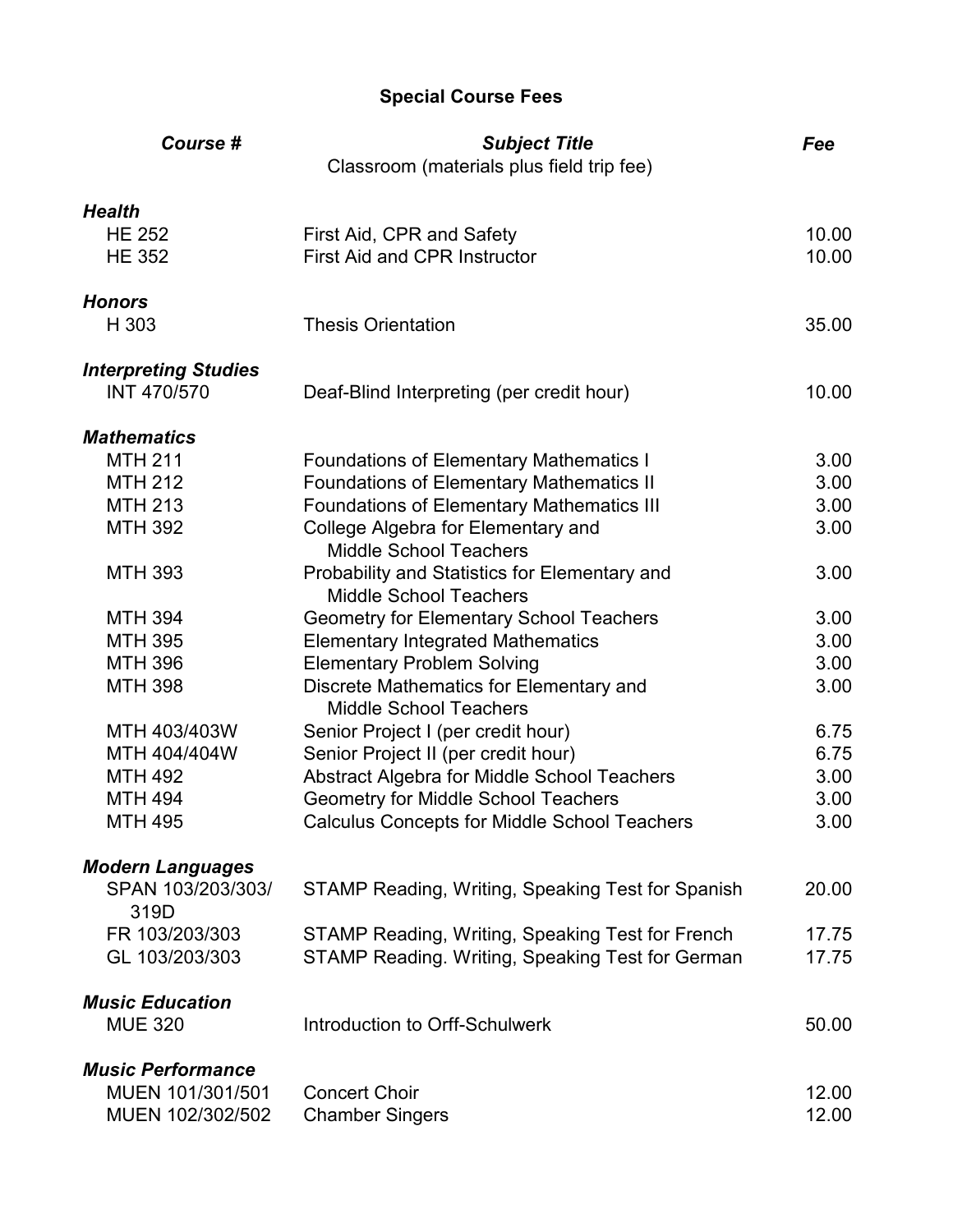| <b>Course #</b>  | <b>Subject Title</b>                          | Fee    |
|------------------|-----------------------------------------------|--------|
| MUEN 111/311/511 | <b>Western Oregon Symphony</b>                | 12.00  |
| MUEN 112/312/512 | <b>Wind Ensemble</b>                          | 12.00  |
| MUEN 113/313/513 | <b>Early Music Ensemble</b>                   | 12.00  |
| MUEN 141/341/541 | <b>Percussion Ensemble</b>                    | 12.00  |
| MUEN 161/361/561 | <b>Soulstice Vocal Jazz</b>                   | 12.00  |
| MUEN 162/362/562 | Western Hemisphere Orchestra                  | 12.00  |
| MUEN 171/371/571 | Jazz Repertoire Combo                         | 12.00  |
| MUEN 172/372/572 | <b>Hemisphere Combo</b>                       | 12.00  |
| MUEN 173/373/573 | <b>Singer Songwriter Combo</b>                | 12.00  |
| <b>MUS 120</b>   | <b>Music Theory Fundamentals</b>              | 50.00  |
| <b>MUS 211</b>   | Music Theory I                                | 50.00  |
| <b>MUS 212</b>   | <b>Music Theory II</b>                        | 50.00  |
| <b>MUS 213</b>   | <b>Music Theory III</b>                       | 50.00  |
| <b>MUS 231</b>   | Piano Proficiency I                           | 25.00  |
| <b>MUS 232</b>   | Piano Proficiency II                          | 25.00  |
| <b>MUS 233</b>   | <b>Piano Proficiency III</b>                  | 25.00  |
| <b>MUS 234</b>   | Piano Proficiency IV                          | 25.00  |
| <b>MUS 235</b>   | Piano Proficiency V                           | 25.00  |
| <b>MUS 236</b>   | <b>Piano Proficiency VI</b>                   | 25.00  |
| <b>MUS 241</b>   | <b>Drumset Proficiency I</b>                  | 25.00  |
| <b>MUS 242</b>   | <b>Drumset Proficiency II</b>                 | 25.00  |
| <b>MUS 243</b>   | <b>Drumset Profiency III</b>                  | 25.00  |
| <b>MUS 250</b>   | <b>Concert Attendance</b>                     | 10.00  |
| <b>MUS 260</b>   | <b>Digital Music Notation</b>                 | 75.00  |
| <b>MUS 311</b>   | <b>Music Theory IV</b>                        | 50.00  |
| <b>MUS 312</b>   | Music Theory V                                | 50.00  |
| <b>MUS 313</b>   | <b>Music Theory VI</b>                        | 50.00  |
| <b>MUS 314</b>   | <b>Aural Skills VII</b>                       | 20.00  |
| <b>MUS 315</b>   | <b>Aural Skills VIII</b>                      | 20.00  |
| <b>MUS 316</b>   | <b>Aural Skills IX</b>                        | 20.00  |
| <b>MUS 371</b>   | Orchestration I                               | 25.00  |
| <b>MUS 372</b>   | <b>Orchestration II</b>                       | 25.00  |
| <b>MUS 373</b>   | <b>Orchestration III</b>                      | 25.00  |
| <b>MUS 414</b>   | Jazz Theory                                   | 50.00  |
| <b>MUS 415</b>   | <b>Jazz Arranging I</b>                       | 50.00  |
| <b>MUS 416</b>   | <b>Jazz Arranging II</b>                      | 50.00  |
| <b>MUS 421</b>   | <b>Media Music Production I</b>               | 75.00  |
| <b>MUS 422</b>   | <b>Media Music Production II</b>              | 75.00  |
| <b>MUS 423</b>   | <b>Media Music Production III</b>             | 75.00  |
|                  | Practice Room Only (only one fee per term)    | 60.00  |
|                  | 2 credits of MUP (does not apply to MUP Audio | 70.00  |
|                  | Production 110/210/310/410/610 Off-Campus)    |        |
|                  | 3 credits of MUP (does not apply to MUP Audio | 105.00 |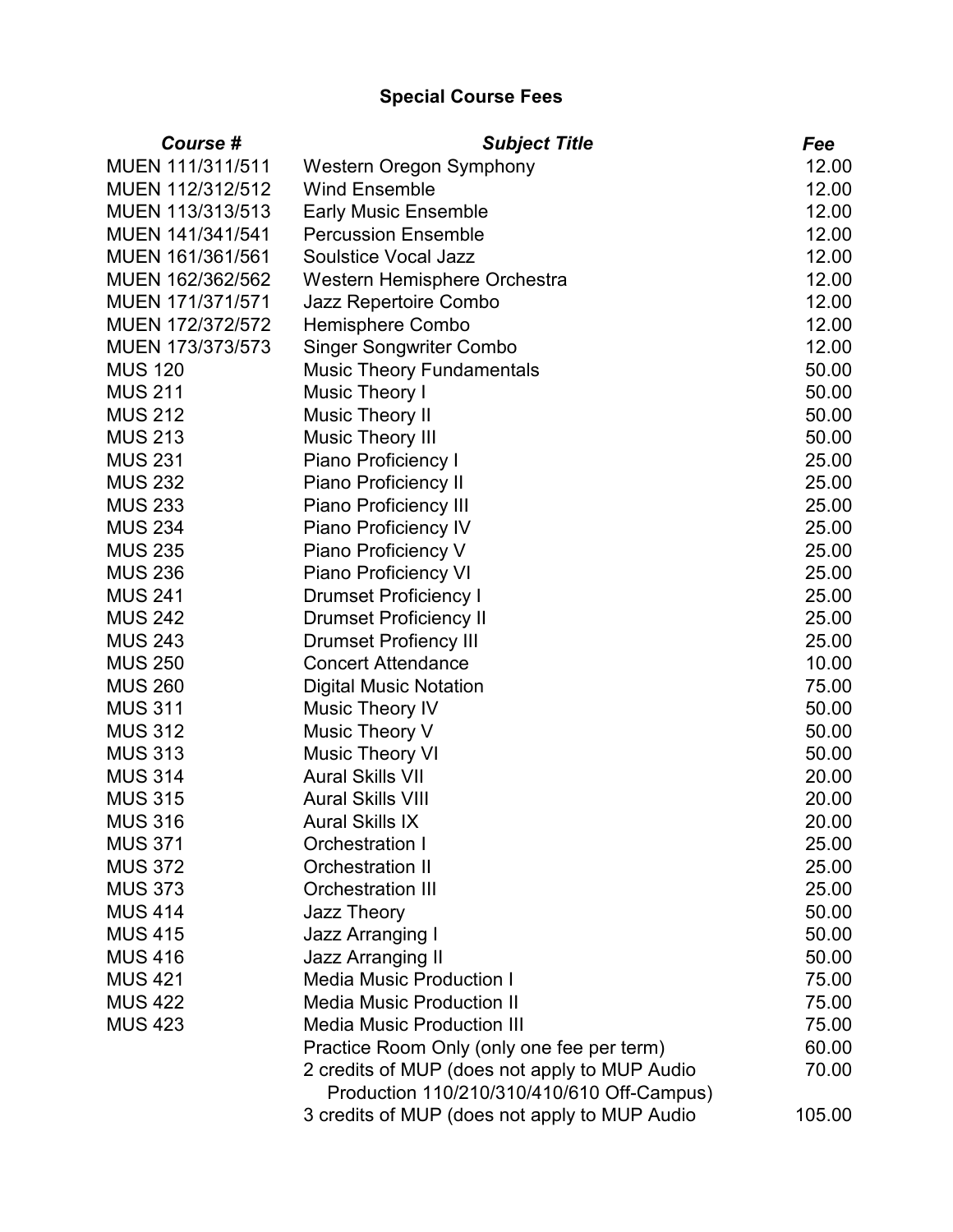| Course # | <b>Subject Title</b>                          | Fee    |
|----------|-----------------------------------------------|--------|
|          | Production 110/210/310/410/610 Off-Campus)    |        |
|          | 4 credits of MUP (does not apply to MUP Audio | 140.00 |
|          | Production 110/210/310/410/610 Off-Campus)    |        |
|          | 2 credits of MUP Recording Audio Production   | 225.00 |
|          | 110/210/310/410/610 Off-Campus                |        |
|          | 3 credits of MUP Recording Audio Production   | 310.00 |
|          | 110/210/310/410/610 Off-Campus                |        |
|          | 4 credits of MUP Recording Audio Production   | 400.00 |
|          | 110/210/310/410/610 Off-Campus                |        |

#### *Natural Science*

*Breakage/Loss will be assessed at replacement cost*

## *Physical Education*

| <b>PE 131</b>                    | Individual Health and Fitness                          | 10.00  |
|----------------------------------|--------------------------------------------------------|--------|
| <b>PE 131L</b>                   | Lab: Individual Health and Fitness                     | 10.00  |
| PE 133                           | <b>Bowling</b>                                         | 40.00  |
| <b>PE 134</b>                    | Golf                                                   | 35.00  |
| PE 162                           | <b>Fitness Swim</b>                                    | 41.00  |
| <b>PE 173</b>                    | Alpine Skiing and Snowboarding                         | 205.00 |
| <b>PE 175</b>                    | Nordic Skiing and Snowshoeing                          | 90.00  |
| PE 182                           | Backpacking                                            | 40.00  |
| PE 183                           | <b>Advanced Backpacking</b>                            | 40.00  |
| <b>PE 199</b>                    | <b>Outdoor &amp; Adventure Activities</b>              | 200.00 |
| <b>PE 199</b>                    | <b>Beginning Scuba Diving</b>                          | 400.00 |
| <b>Physics</b>                   |                                                        |        |
| <b>PH 201L</b>                   | Lab: General Physics                                   | 35.00  |
| <b>PH 202L</b>                   | Lab: General Physics                                   | 35.00  |
| <b>PH 203L</b>                   | Lab: General Physics                                   | 35.00  |
| <b>PH 211L</b>                   | Lab: General Physics with Calculus                     | 35.00  |
| <b>PH 212L</b>                   | Lab: General Physics with Calculus                     | 35.00  |
| <b>PH 213L</b>                   | Lab: General Physics with Calculus                     | 35.00  |
| <b>PH 311L</b>                   | Lab: Introduction to Modern Physics                    | 35.00  |
| <b>PH 312L</b>                   | Lab: Introduction to Modern Physics                    | 35.00  |
| <b>Psychology</b>                |                                                        |        |
| PSY 451/551                      | Biopsychology                                          | 20.00  |
| <b>Rehabilitation Counseling</b> |                                                        |        |
| <b>RC 610</b>                    | Rehabilitation Counseling Internship (per credit hour) | 6.00   |

## *Special Education*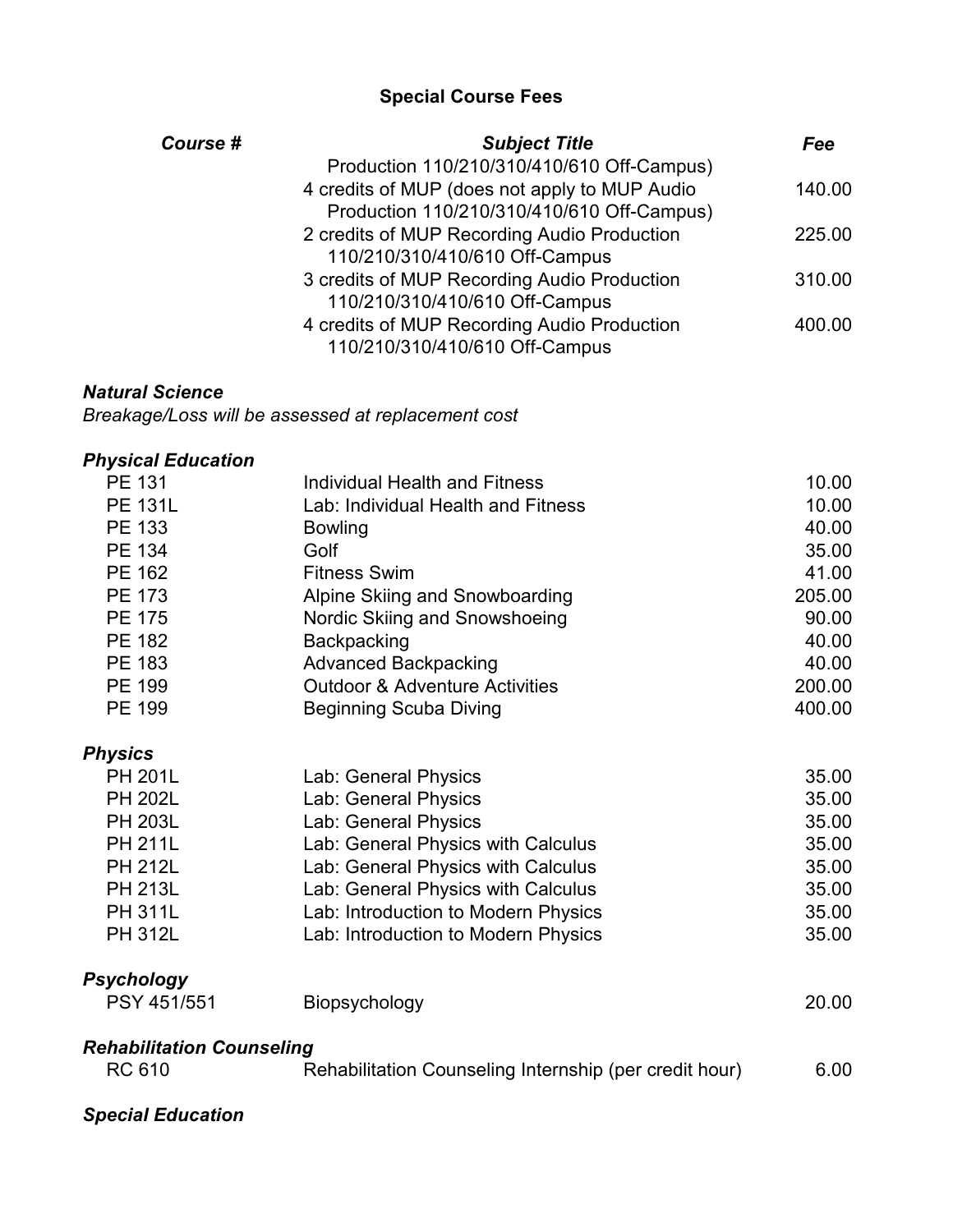| Course #                                | <b>Subject Title</b>                                         | Fee    |
|-----------------------------------------|--------------------------------------------------------------|--------|
| <b>SPED 607</b>                         | Seminar: LIFE                                                | 300.00 |
| <b>SPED 642</b>                         | <b>Standardized Assessment</b>                               | 25.00  |
| <b>SPED 609</b>                         | Practicum: Field Experience (per credit hour)                | 16.00  |
| <b>SPED 610</b>                         | Internship (per credit hour)                                 | 16.00  |
| <b>SPED 622</b>                         | <b>Reading Remediation</b>                                   | 10.00  |
| <b>SPED 623</b>                         | <b>Behavior Support</b>                                      | 10.00  |
| <b>SPED 628</b>                         | <b>Mathematics Remediation</b>                               | 10.00  |
| <b>SPED 639</b>                         | Final Supervised Field Experience (per credit hour)          | 16.00  |
| <b>SPED 690</b>                         | Intelligence Testing and Reporting                           | 25.00  |
| <b>Special Education/Deaf Education</b> |                                                              |        |
| <b>TPD 609</b>                          | Practicum: Field Experience Deaf and HH<br>(per credit hour) | 16.00  |
| <b>TPD 639</b>                          | Student Teaching Deaf and HH (per credit hour)               | 16.00  |
| <b>Social Science</b>                   |                                                              |        |
| GEOG 321/321C/                          | <b>Field Geography</b>                                       | 35.00  |
| 321D/321W                               |                                                              |        |
| <b>GEOG 393</b>                         | Soils Geography                                              | 20.00  |
| <b>Theater Arts</b>                     |                                                              |        |
| <b>TA 244</b>                           | <b>Technical Theatre: Scenecraft</b>                         | 50.00  |
| <b>TA 246</b>                           | <b>Technical Theatre: Costuming</b>                          | 20.00  |
| <b>TA 252</b>                           | <b>Technical Theatre: Make-up</b>                            | 65.00  |
| <b>TA 308</b>                           | <b>History of Fashion</b>                                    | 20.00  |
| <b>TA 315</b>                           | <b>Music Theatre Studio I</b>                                | 70.00  |
| TA 328                                  | <b>Stage Combat: Broadsword and Shield</b>                   | 60.00  |
| TA 336                                  | <b>Stage Properties</b>                                      | 120.00 |
| <b>TA 344</b>                           | <b>Costume Crafts</b>                                        | 100.00 |
| TA 345                                  | <b>Scenic Painting</b>                                       | 75.00  |
| <b>TA 346</b>                           | <b>Scenic Design</b>                                         | 45.00  |
| TA 434/534                              | <b>Advanced Technical Design/Scenecraft</b>                  | 15.00  |
| TA 436/536                              | <b>Advanced Costume Techniques</b>                           | 25.00  |
| <b>TA 445</b>                           | <b>Scenic Painting II</b>                                    | 60.00  |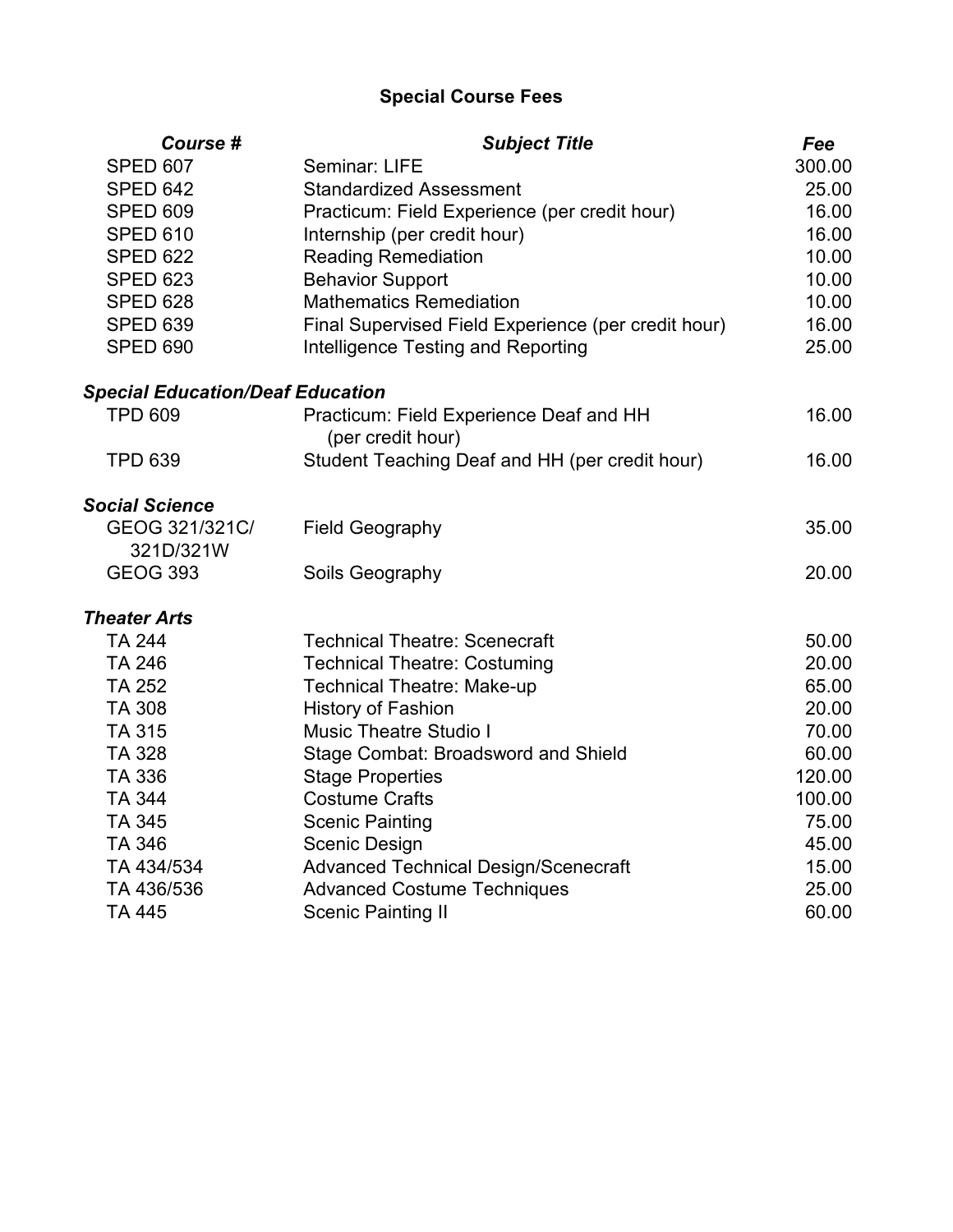#### **General Services**

|                                                                    | Fee               |  |
|--------------------------------------------------------------------|-------------------|--|
| <b>Admission Fees</b>                                              |                   |  |
| Non-Admit Student Fee (per term)                                   | 20.00             |  |
| High School Dual Enrollment (per academic year)                    | 30.00             |  |
|                                                                    |                   |  |
| <b>American Sign Language Proficiency</b>                          |                   |  |
| <b>ASL Proficiency Examination</b>                                 | 80.00 - 100.00    |  |
|                                                                    |                   |  |
| <b>Business Office Fees</b>                                        |                   |  |
| <b>Emergency Loan</b>                                              | 5.00 per 100.00   |  |
| Service charge per loan                                            |                   |  |
| <b>Returned Check</b>                                              | 25.00             |  |
| If check was used to pay tuition and fees, institution may assess  |                   |  |
| the late registration fee as well.                                 |                   |  |
| <b>Short Term Tuition Deferment</b>                                | 12.00             |  |
| Service charge per term                                            |                   |  |
| Web Bank Card Convenience Fee                                      | 2% of transaction |  |
| Stop Payment on Check                                              | 20.00             |  |
| Service charge per check                                           |                   |  |
| <b>Graduate Office Fees</b>                                        |                   |  |
| Non-Admit Student Fee (per term)                                   | 20.00             |  |
| Graduate Thesis Binding (per book)                                 | 30.00             |  |
| Mailing Fees (per book)                                            | 5.00              |  |
| <b>Graduate Certificate Completion</b>                             | 50.00             |  |
|                                                                    |                   |  |
| <b>International Students and Scholars Affairs' Office</b>         |                   |  |
| Express Mail Fee (International)                                   | 80.00             |  |
| <b>Shuttle Fee</b>                                                 |                   |  |
| From Portland Airport                                              | 70.00             |  |
| From Salem HUT station                                             | 30.00             |  |
|                                                                    |                   |  |
| <b>National Student Exchange</b>                                   |                   |  |
| Participant Application Fee (per application)                      | 200.00            |  |
| SE Program Fee (per term)                                          | 55.00             |  |
|                                                                    |                   |  |
| <b>Natural Science &amp; Mathematics Division</b>                  |                   |  |
| <b>Chemistry Breakage Fee</b>                                      | 10.00             |  |
| <b>Math Placement Test Fee</b>                                     | 15.00             |  |
| ALEKS, math placement suite (good for 1 year, additional year cost |                   |  |
| per student)                                                       | 15.00             |  |
|                                                                    |                   |  |
| <b>OHSU Nursing Program</b>                                        |                   |  |
| Student Technology Fee assessed on OHSU nursing courses held       |                   |  |
| on WOU campus (per credit)                                         | 12.00             |  |
|                                                                    |                   |  |
| <b>Registrar Services</b>                                          |                   |  |
| Add/Drop per course added or dropped                               | 20.00             |  |
| Late Registration/Fee Payment                                      |                   |  |
| Beginning close of 5th calendar day after classes begin            | 100.00            |  |